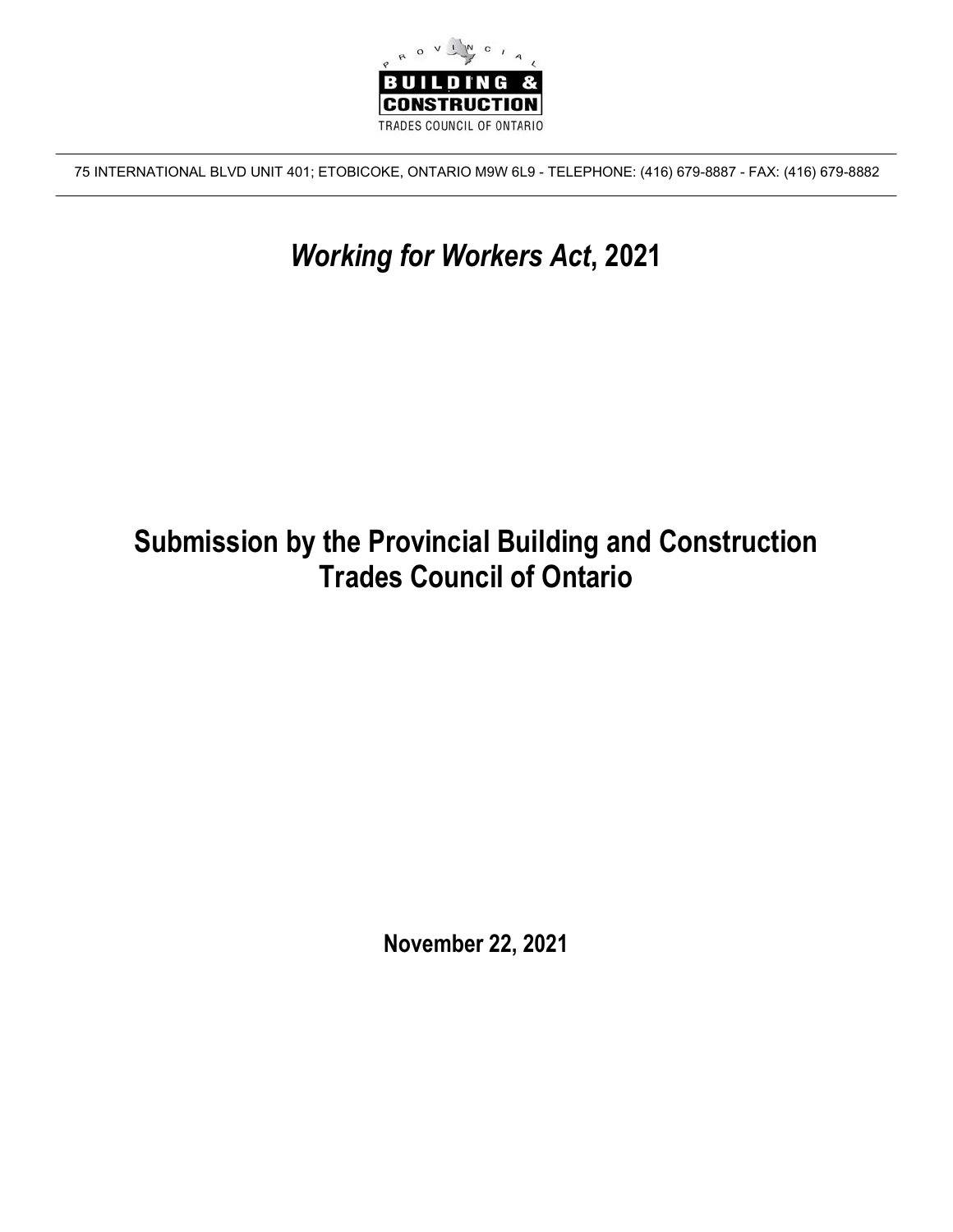# **INTRODUCTION**

The Provincial Building and Construction Trades Council of Ontario (Ontario Building Trades) is made up of 12 skilled trades craft unions in the construction sector. We represent 150,000 tradespeople and apprentices who are employed on publicly and privately financed projects.

Our industry partners and workforce have built our cities' skylines, power generation stations, subway and light rail systems, schools, hospitals, and other pieces of infrastructure that Ontarians depend on every day.

We have a long history of working with governments of all political stripes to help ensure that workers are well-trained to meet industry needs and promote healthy and safe workplace conditions. The Ontario Building Trades will partner with any government or industry organization that is committed to meeting the needs of the Construction sector.

That said, we welcome the opportunity to provide input and recommendations on how to strengthen Bill 27, also known as the *Working for Workers Act*, 2021.

For clarity, we will comment and provide recommendations on the following sections of Bill 27.

- Requirement for a "Disconnecting from Work" Policy
- Prohibiting Non-Compete Agreements
- Eliminating Barriers to Non-Health Professions and Trades
- Regulating Recruiters and Temporary Agencies
- Delivery Worker Access to Washrooms
- Changes to the Workers' Safety and Insurance Board

# **Schedule 2 "Employment Standards Act"**

**Disconnecting from work:** Requiring employers with 25 or more employees to have a written policy about disconnecting from their job at the end of each workday. The term "disconnecting from work" is proposed to mean "not engaging in work-related communications, including emails, telephone calls, video calls or the sending or reviewing of other messages, to be free from the performance of work."

## **ONTARIO BUILDING TRADES POSITION**

We agree with the proposed changes as the right to disconnect from work will allow for a better work-life balance, especially in the post-pandemic work environment where many workers will be continuing to work from home. The pressure of an increasingly demanding work culture is one of the biggest challenges to society's mental health.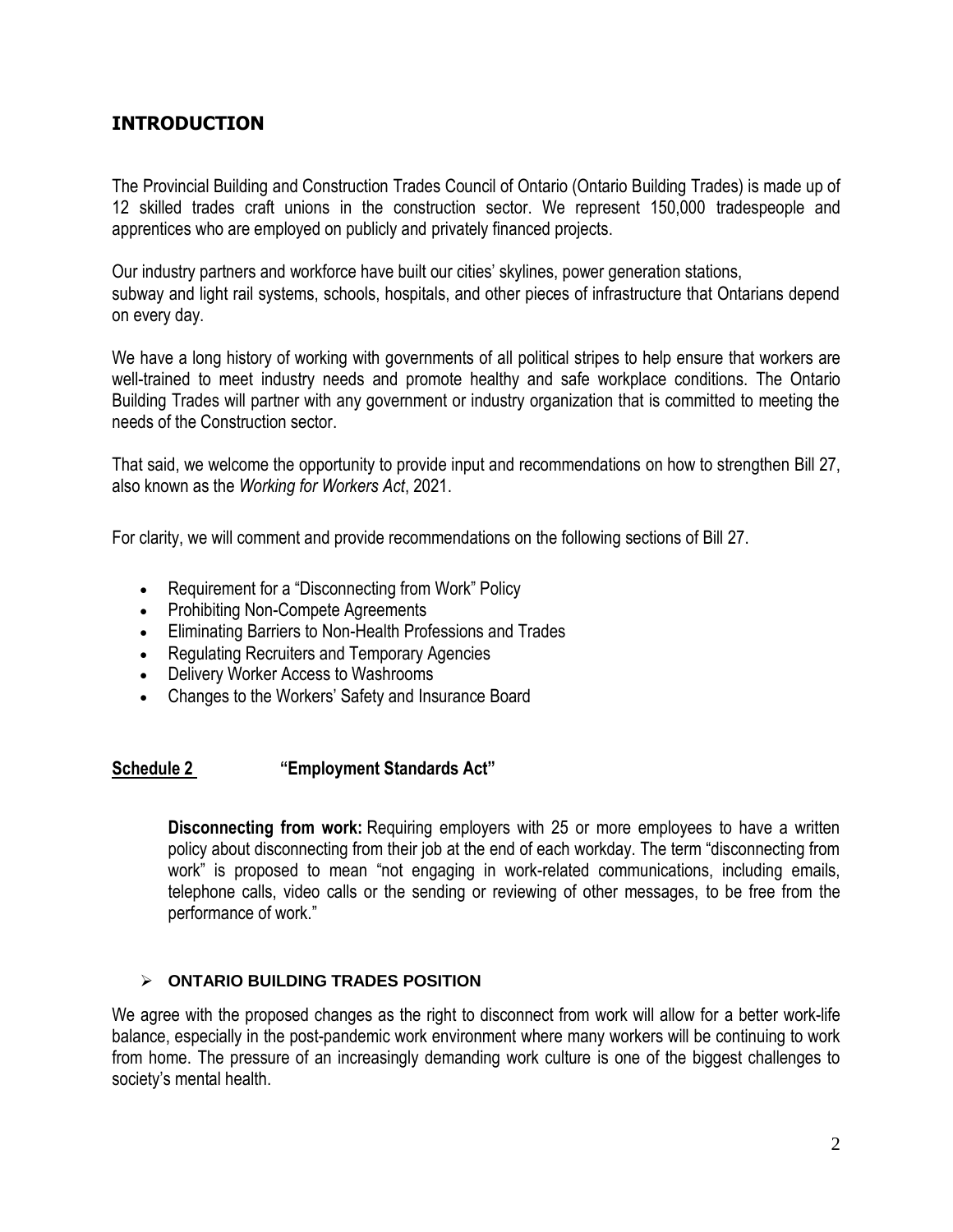However, the Bill is lacking in the following areas:

- The Bill defines "disconnecting from work" to mean "not engaging in work-related communications, including emails, telephone calls, video calls or the sending or reviewing of other messages, so as to be free from the performance of work."
- The Bill has no other requirements, such as setting minimum standards for how long in each workday workers have the right to disconnect. It leaves such details to be determined at some point in the future by regulation.

# **Recommendation**

- 1. Include language setting minimum standards for how long during each workday workers have the right to disconnect.
- 2. The Ministry of Labour, Training and Skills Development (MLTSD), along with the office of the Chief Prevention Officer, support the promotion and the establishment of "psychologically safe" workplaces.

# **Schedule 2 New "Employment Standards Act"**

**No more non-compete agreements:** Banning the use of non-compete agreements, with one significant exception. In the context of a sale of business or part of a business, where the seller becomes an employee of the purchaser, they would be permitted to enter into an agreement that prohibits the seller from engaging in any business, work, occupation, profession, project, or other activity that is in competition with the purchaser's business after the sale.

# **ONTARIO BUILDING TRADES POSITION**

We agree with the proposed changes as non-compete agreements —which have already come under scrutiny in the Canadian court system—would officially receive the legislature's disapproval. Moreover, the changes would still empower employers to draft narrower clauses that protect intellectual property.

# **Schedule 2 "Employment Standards Act"**

 **Licensing recruiting and temporary employment agencies (TEA):** Requiring recruiters and temporary help agencies to have a license to operate in the province. Licenses would be issued by the Director of Employment Standards and would be for a term of one-year at a time. Bill 27 proposes a regime for license suspension, revocation, and review for any suspension or revocation, including by way of proceeding before the Ontario Labour Relations Board.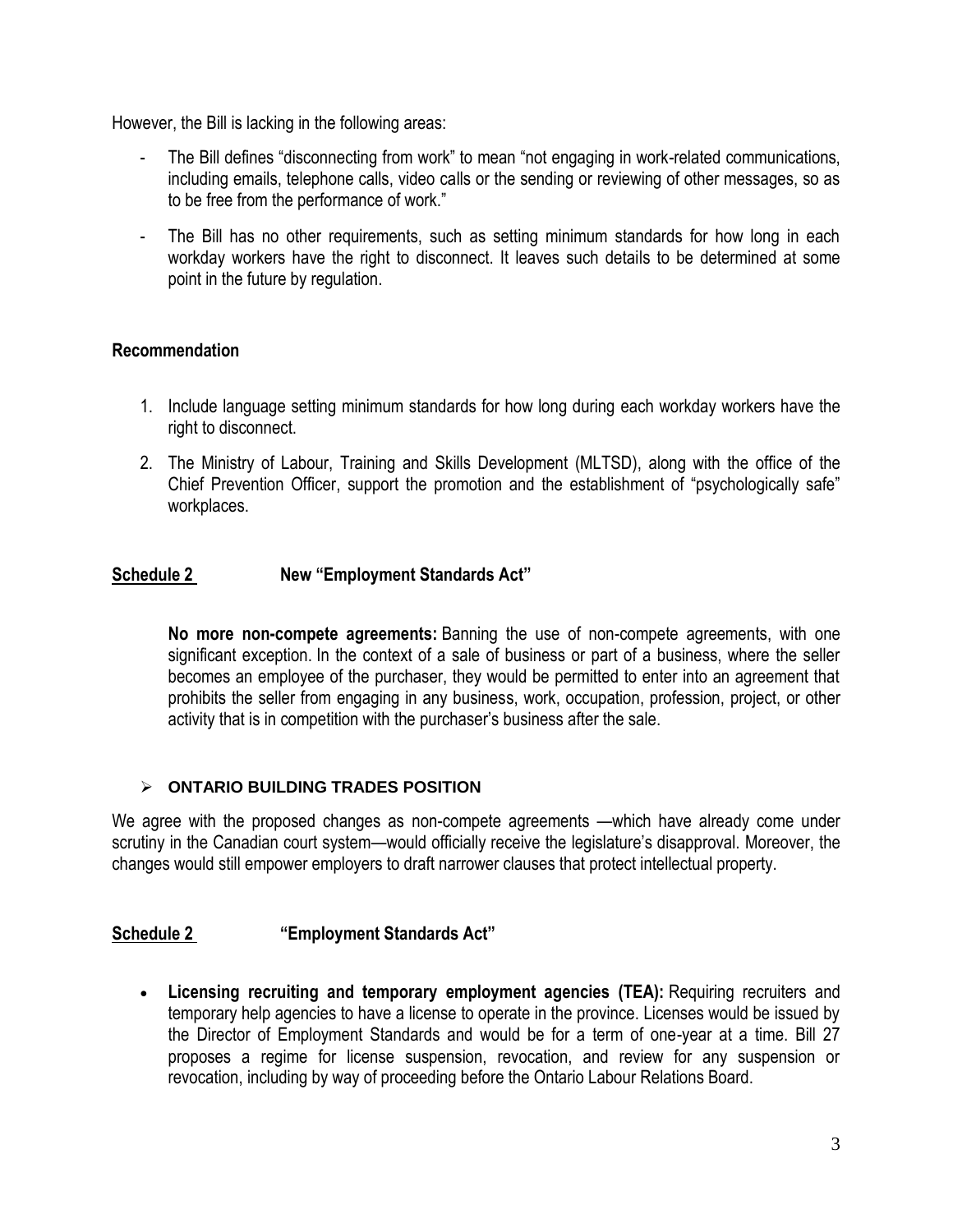## **ONTARIO BUILDING TRADES POSITION**

We agree with the proposed changes. However, Bill 27 still has areas that require strengthening.

## **Recruitment Fees**

When it comes to illegal conduct by recruiters, the Bill does not make *employers* liable for recruitment fees. To really ensure workers can get back the illegal fees they paid, the employer must be held liable. If employers are responsible, they will have an incentive to make sure they use recruiters that do not charge illegal fees.

## **Barriers Migrant and TEA Workers have to Unionize**

Bill 27 does nothing to address the serious barriers migrant and TEA workers face to unionizing. Without the collective power gained through unionization, it will be difficult for workers in such precarious situations to enforce what minimal rights they have.

## **Making the Host Employer Financial Responsible and Liable for the Injuries and Deaths of TEA Workers**

With respect to TEA workers, the Workers Action Centre and Parkdale [Community](https://workersactioncentre.org/wp-content/uploads/2021/07/WAC-PCLS-submission-OWRAC.pdf) Legal Services argue that effective protections for temporary agency workers will require steps such as: making companies financially responsible under WSIB for the death and injuries of temporary agency workers and ensuring all temporary agency workers earn the same wages as directly-hired workers when they do the same work.

A [2014 report](https://www.iwh.on.ca/scientific-reports/understanding-management-of-injury-prevention-and-return-to-work-in-temporary) by the Institute for Work & Health examining injury prevention and return to work in temporary work agencies concluded Ontario's compensation system had built-in legal incentives to encourage outsourcing of hazardous work, which puts worker health and safety at risk. Along with closing policy loopholes**,** the report also recommended that joint health and safety committee requirements be applied to temporary agencies and more proactive Ministry of Labour inspections of workplaces known to employ many temp agency workers. A [2012 report by the Law Commission of Ontario on Vulnerable](https://www.lco-cdo.org/en/our-current-projects/vulnerable-workers-and-precarious-work/)  [Workers and Precarious Work](https://www.lco-cdo.org/en/our-current-projects/vulnerable-workers-and-precarious-work/) came to many of the same conclusions.

The use of TEA has risen dramatically in recent years and are effectively a shield. The TEA is the employer and thus responsible for the WSIB premiums and if there is an injury and fatality, they take the experience rating hit for the injury. This in spite of the reality that the host employer which receives TEA workers has full control over working conditions in the workplace.

In 2014, the previous government introduced Bill 18 "Stronger Workplace for a Stronger Economy Act." On first reading, the Bill had a provision to transfer the claim costs for a TEA employee to the placement employer if the accident happened at the placement employer.

At the committee, this got replaced with the ability to do this by regulation at a later date. The then Minister of Labour, the honorable Kevin Flynn explained the changes during Third Reading: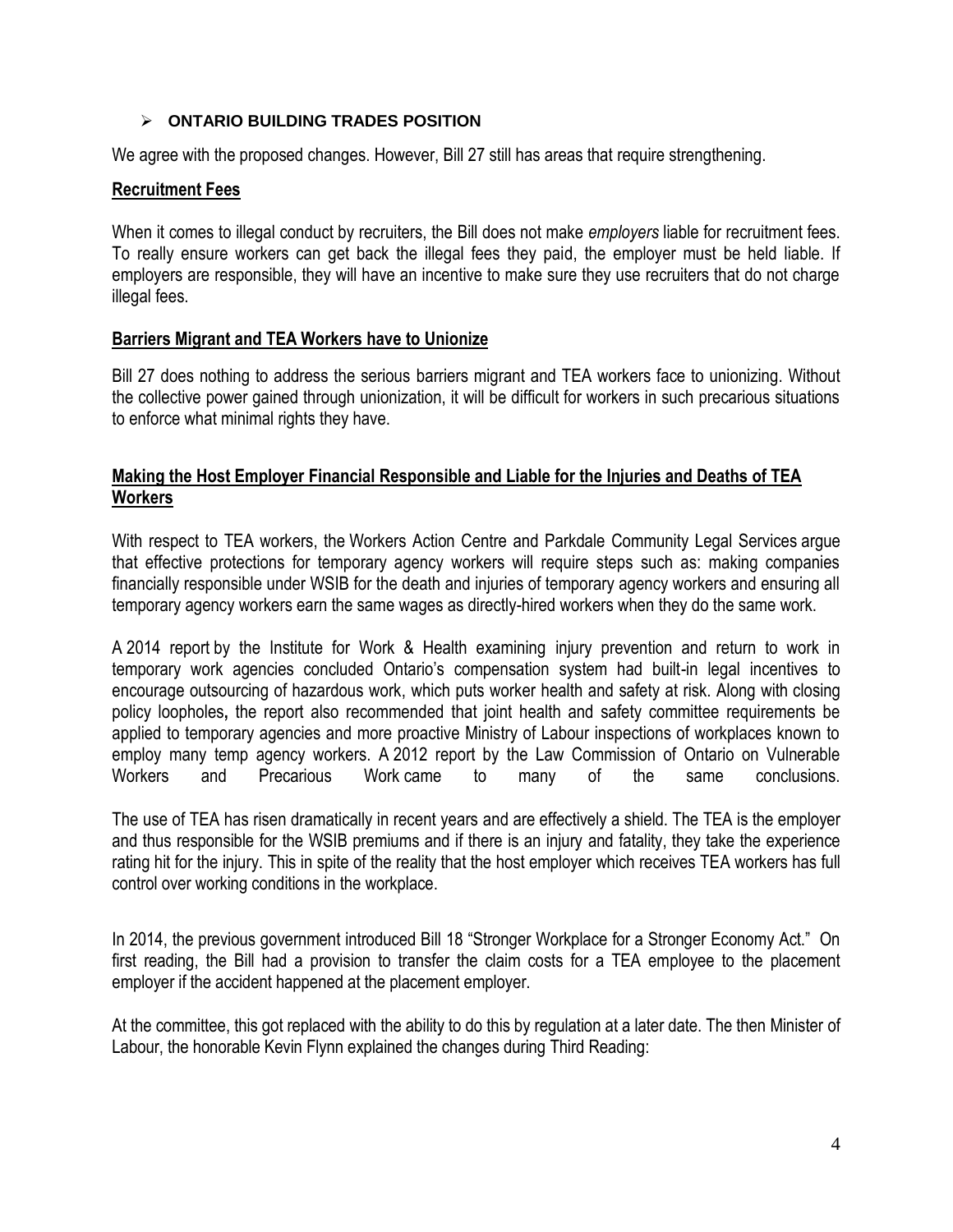Additionally, we originally proposed changes to the Workplace Safety and Insurance Act experience rating system. However, Speaker … time has passed since this bill was first introduced; At committee this got replaced with the ability to do this by Regulation at a later date…

It was almost a year ago. It did not pass in the last parliament due to delays. The situation has changed since then. The WSIB is currently undertaking a rate framework review, which also includes of the same experience rating system. We expect the WSIB will make decisions regarding these changes just around the same time next year.

On April 6<sup>th</sup>, 2018, Schedule 5 amendments to the Workplace Safety and Insurance Act were proclaimed, which would have allowed for the development of a regulation requiring the WSIB to impose the costs of an injury suffered by a TEA worker to the host/client workplace employer.

Unfortunately, there was never any regulation created and the WSIB still has no ability to impose injury costs on the placement employer as the TEA is deemed to be the "employer." As it stands, if a TEA employee is critically injured or dies while working at a placement/ host employer, only the TEA will be responsible for the WSIB claim costs even if there are changes and or convictions against the placement employer.

Moreover, the placement/ host employer can still get a WSIB experience rating refund and or premium rate reduction. This loophole allows the placement/ host, despite having high accidents and or fatalities, in still being able to benefit financially.

## **Other Tools to Increase Deterrence and Make Host Employers of TEA Workers and all Employers More Accountable: "***The Concept of Embedded Safety Auditor***."**

In circumstances, when a workplace is a repeat offender and there is history of serious injuries and or work-related traumatic fatalities, the MLTSD- in addition to fines- needs to explore other tools to increase deterrence.

In our opinion, the use of an embedded safety auditor not only can achieve further deterrence, but also improve safety where workplaces fail to observe the obvious when it comes to dangerous situations or practices.

The embedded auditor is a relatively new concept. Archibald, et al 2007 in their book "*Profiting from Risk Management and Compliance"* address the concept to have a "state" auditor embedded in the offender corporation at the corporation's expense to monitor compliance and provide reports with the regulatory agency that would be privileged.

Archibald, et al 2007 suggested that the expense of the embedded auditor to the corporation was to replace the fine which would otherwise have been levied. They stated:

The proposal would be superior to the imposition of fines in several respects. First, at present, fines go into the general revenue fund. There is no guarantee that a government will allocate these funds toward the increased enforcement in a particular area, whether it be securities, occupational health, or the environment. Second, corporations would obviously abhor the prospect of the loss of privacy by being forced to have a State auditor on their premises. The presence of a State auditor would be the equivalent of a form of house arrest now used in the criminal justice system as part of a conditional sentence. Corporations might even challenge this order as constituting a violation of rights, but this challenge would likely fail. Our proposal would have a collateral benefit as a significant specific deterrent and as a general deterrent to other corporations.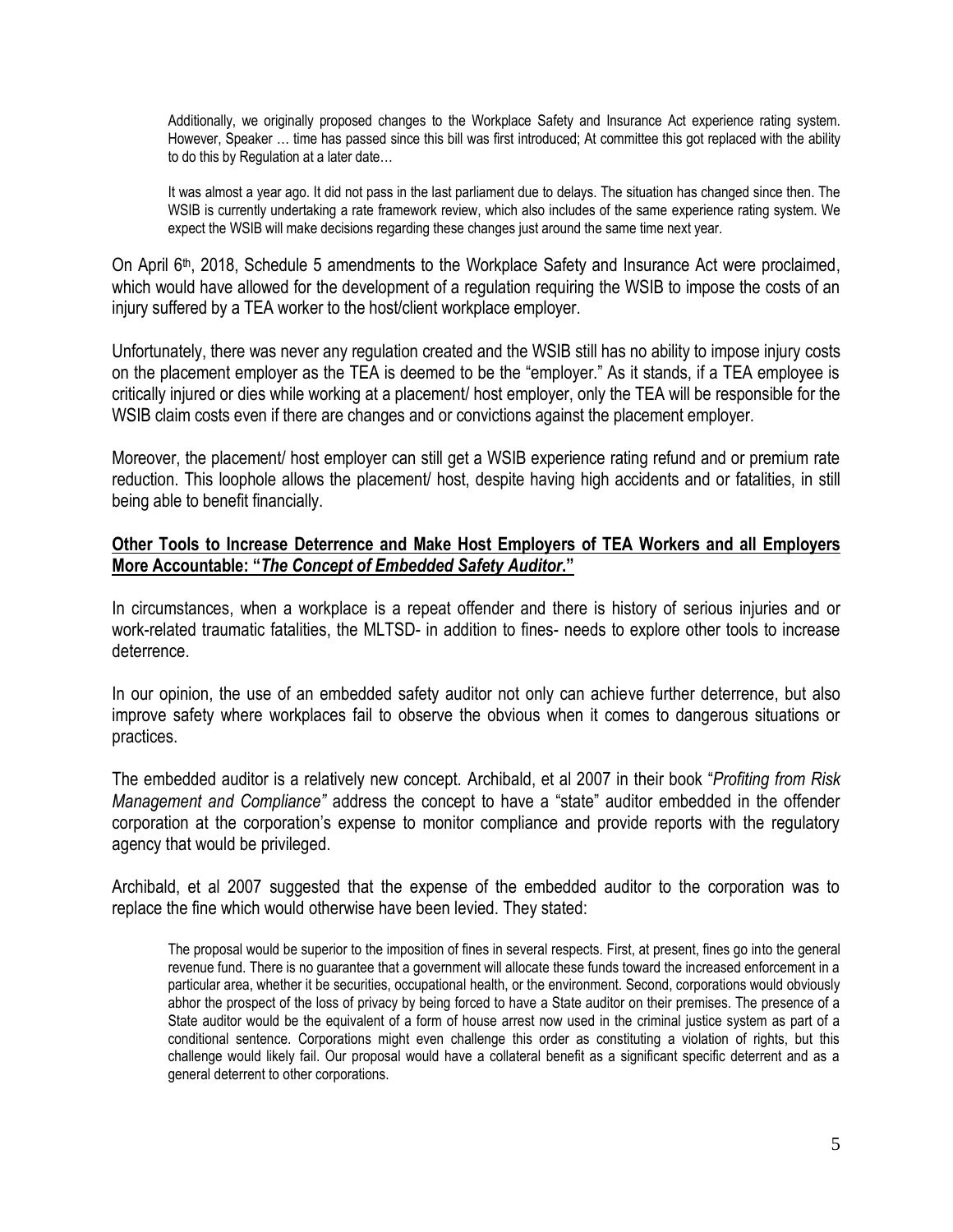In Ontario, Ministry of Labour v. Lafarge Canada Inc<sup>1</sup> Justice of the Peace M A Cuthbertson explores the concept of embedded auditors:

[72] This is a concept which is available in the Criminal Code of Canada (see s. s. 732.1(3.1)(b). In R v. Maple Lodge Farms, [2014] O.J. No. 2085, Justice Kastner ordered (see para 18 of the Probation Order in Appendix "C" of Maple Lodge Farms) an independent expert (an embedded auditor by another name) "to oversee and report to the Court in relation to both expenditures and compliance with this Probation Order…".

[73] The embedded auditor concept has not yet expressly been set out in the Provincial Offences Act (POA). However, it has been ordered under s. 72 (3)(c) of the probation provisions of the POA in R. v. Quantex Technologies Inc, [2018] O.J. No. 4259; 2018 ONCL 546, a previous decision of mine.

[74] In crafting the probation order for an embedded auditor in Quantex, I recognized (with the agreement of counsel) that Ministry of Labour inspectors are not available to be seconded to corporations as State embedded auditors. Instead, the order designated a professional in private practice with the appropriate credentials, as the auditor. In addition, the sentence imposed did not eliminate the fine in lieu of the embedded auditor. Rather the cost to the corporation of the embedded auditor was in addition to a fine. In my view, this added to specific and general deterrence.

[75] Worth reading on the concept of an embedded auditor within the realm of the POA is His Honour Rick Libman's (Ontario Court of Justice) 2018 paper titled "No Body to Punish, No Soul to Condemn": Recent Developments in the Sentencing of Corporations under the Provincial Offences Act of Ontario (Humber Journal 2018): RegQuest, October 2018.

[76] It has been my experience that MOL prosecutors favour fines as sentences and have not yet appreciated the benefits of additional sentencing tools. However, in my opinion, Cotton Felts specifically contemplates additional sentencing options in para 19 when the Court of Appeal stated" To a very large extent the enforcement of such statutes is achieved by fines imposed on offending corporations". Significantly, the Court did not state that the only option is a fine.

[77] In addition, as Carthy J.A. stated in para 93 of Ellis-Don (see para 27 above), an increase in the then maximum fine "makes it even more evident that the deterrent influence is intended to be in the pocketbook". Using both fines and an embedded auditor paid for by a corporation increases the costs to the corporation, thereby creating even greater deterrence. Of course, the benefits flowing from an embedded auditor's work and implementation of the actions needed to enhance safety, meet the previously discussed objectives of the OHSA.

[78] Consideration may need to be given by a sentencing justice as to whether a maximum fine, as set by the legislature, and an embedded auditor could be ordered together since it would increase the costs to the corporation above the maximum fine. However, imposing both may be appropriate where, in the justice's view, it is necessary to achieve the goals of sentencing (general and specific deterrence, protection of workers, rehabilitation, etc.) and were bearing the costs of doing so would not be disproportionate.

We understand and appreciate why the concept of the embedded auditor would meet resistance from the employer lobby. However, we do not understand why the MLTSD has not embraced its obvious benefits as described by Archibald et al 2007, in favor of a continued reliance solely on fines.

It is important to state that in most cases where employers/companies are charged, there still not has been a joint submission following a plea that has ever reached the maximum fine in Ontario, regardless of the total number of deaths in a corporation's workplaces.

 $\overline{a}$ 

<sup>1</sup> 2019 ONCJ 748 2019·09·20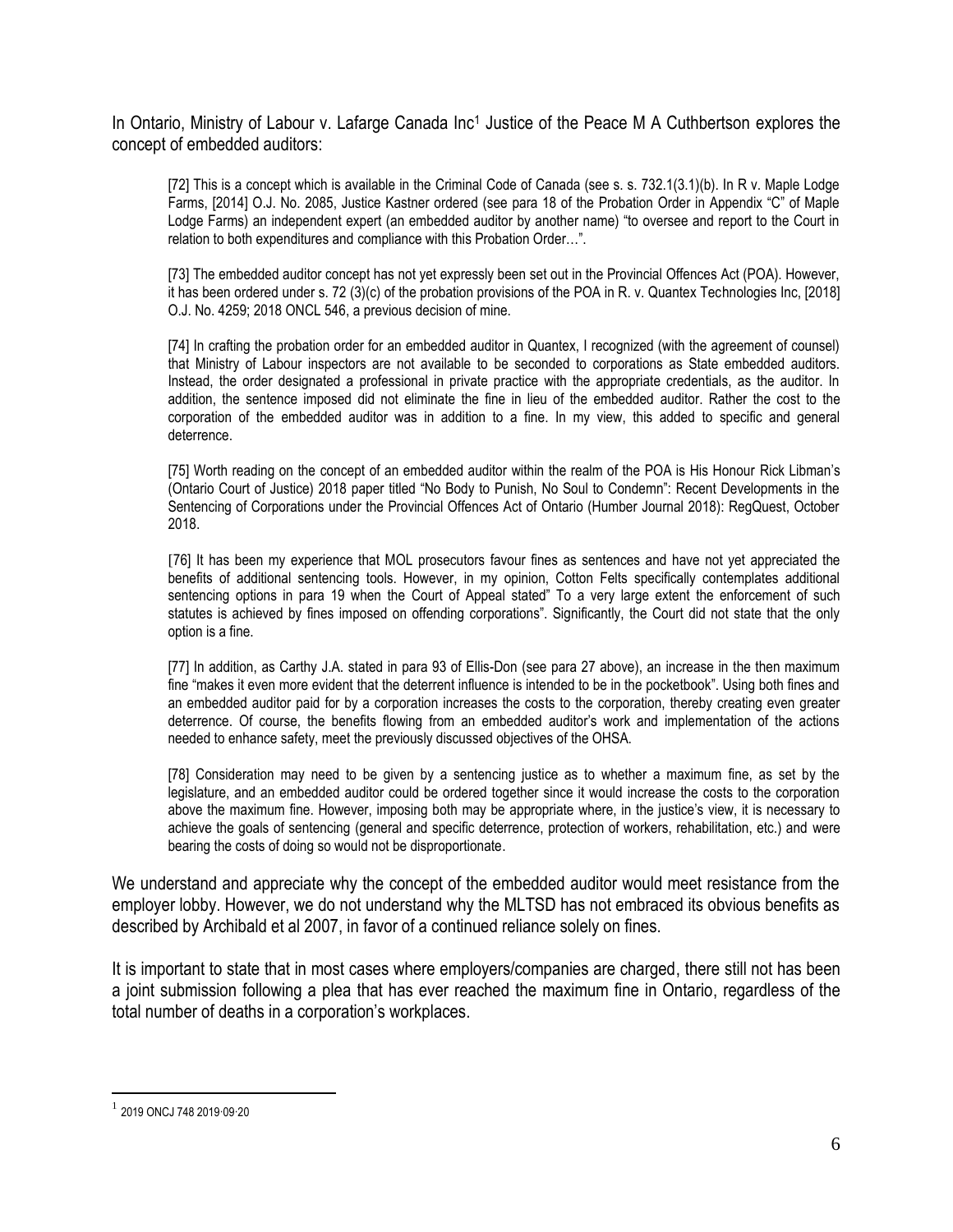# **Recommendation**

- 1. Make the host employer liable for illegal recruitment fees. If employers are responsible, they will have an incentive to make sure they use recruiters that do not charge illegal fees.
- 2. Introduce amendments to the ESA that will require all employers/workplaces that utilize the services of TEA workers to provide information about their company and the types of positions for which they are recruiting to the Director of Employment Standards.
- 3. Introduce amendments to the Workplace Safety and Insurance Act or create a regulation allowing the WSIB to automatically transfer costs for an injury or fatality of a TEA employee to the host/client workplace employer.
- 4. Amend the **Provincial Offences Act (**sentencing regime) to include something similar to the detailed provisions which address probation for corporations and other organizations under the **Criminal Code**.
- 5. Alternatively, Ontario may adopt the **Criminal Code** model for deferred prosecution agreements or "remediation agreements," which allows for charges to be withdrawn against a corporation in exchange for the corporation meeting certain strict conditions that are similar to what could be imposed in a probation order.
- 6. Have the Minister of Labour, Training and Skills Development appoint an Advisor to examine Temporary Employment Agencies' (TEA) role within the construction and manufacturing sectors, with a distinct focus on the particular needs and dynamics of those sectors separately from the clerical services sector where many TEAs operate.

# **Schedule 3**

 **Removing Canadian experience requirements:** Removing barriers, such as Canadian experience requirements, for internationally trained individuals to get licensed in certain regulated professions and get access to jobs that match their qualifications and skills, through amendments to the *Fair Access to Regulated Professions and Compulsory Trades Act, 2006*. However, regulated professions would still be required to ensure they comply with any regulations respecting English or French language proficiency testing requirements.

# **ONTARIO BUILDING TRADES POSITION**

The Ontario Building Trades supports the proposed amendments to the Fair Access to Regulated Professions and Compulsory Trades Act, 2006. The current procedures used by the Ontario College of Trades are fair and fully compliant with the Act. Establishing maximum timelines for evaluating an application is a reasonable provision which our Council fully supports.

Additionally, we want to use the opportunity of this Bill 27 submission to raise related issues and also to advise the MLTSD of constructive initiatives that are underway. The Minister's support for these initiatives would be welcome.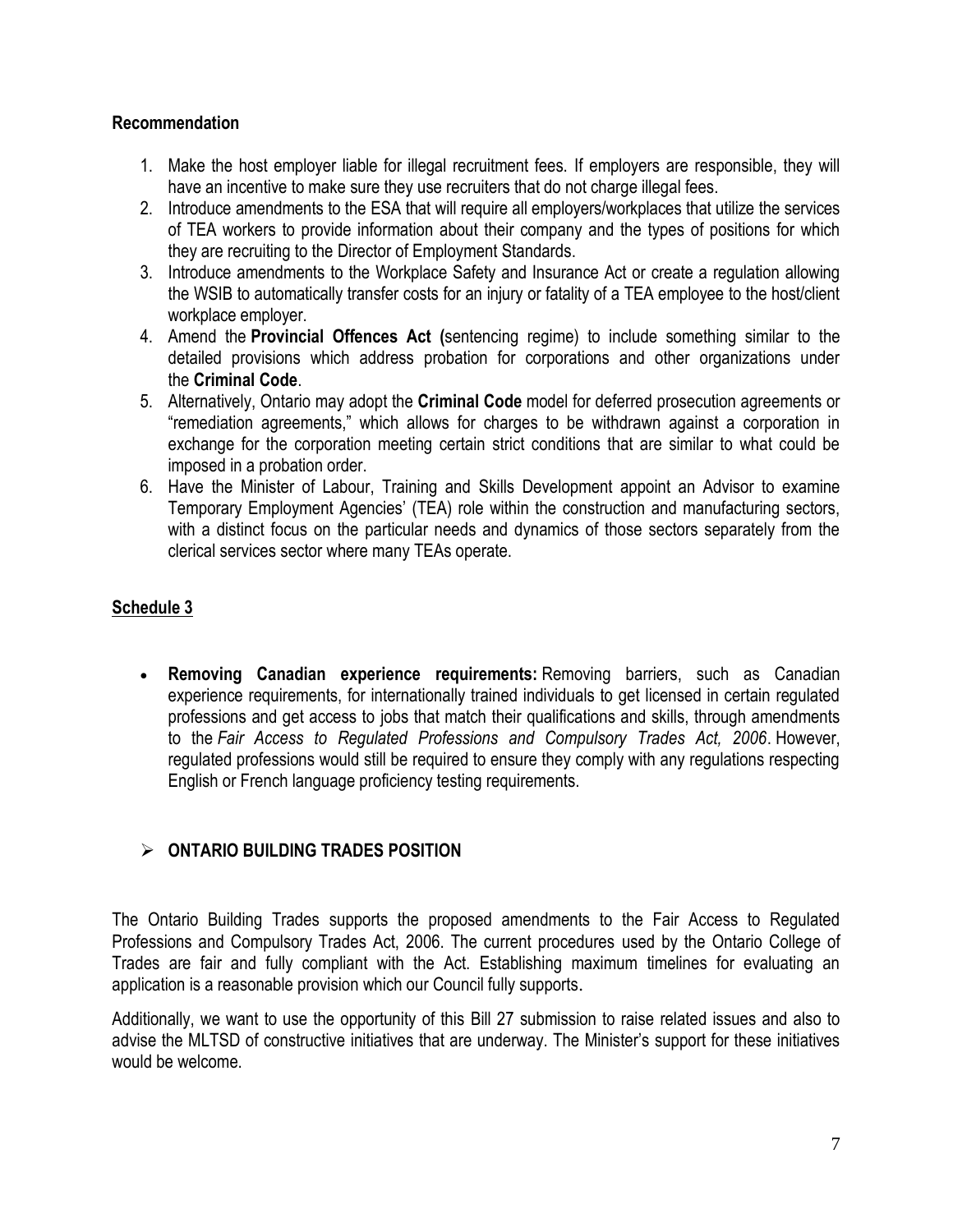- 1. Canada's Building Trades Unions (CBTU) are seeking to incorporate into the federal Income Tax Act a reasonable deduction for travel and accommodation expenses when a worker travels to secure construction work. So-called "independent operators" who work as self-employed sub contractors, rather than as employees, are able to deduct these expenses. Up to a limit, employers can deduct the travel and accommodation benefits that they provide to their employees. However, an ordinary worker in (say) New Brunswick who comes to Ontario to work on an Infrastructure Ontario project is not entitled to a reasonable tax deduction for his or her travel and accommodation expenses. This discourages mobility and aggravates skills shortages. It needs to be changed. Support from the Minister for this initiative would be appreciated.
- 2. We believe that the current process used by the College of Trades for a Trade Equivalency Assessment (TEA) could be streamlined without undermining standards. The current TEA process relies on a worker documenting his or her experience. In many cases, this is feasible. Yet for many workers, such documentation is impractical, or if feasible, costly to undertake since the worker must have the documentation translated by an officially accredited translator. We propose, for those who choose it, that a Building Trades training provider Examining Committee be established and designated to assist as an assessment mechanism and precision evaluation process.

## **Schedule 5 "Occupational Health & Safety Act"**

**Requiring washroom availability for delivery workers:** Requiring business owners to allow delivery workers to use a company's washroom if they are delivering or picking up items by way of amendment to the *Occupational Health and Safety Act*. Proposed exceptions to the rule are: if providing access would not be reasonable or practical for reasons relating to the health or safety of any person at the workplace, including the worker who requests to use a washroom; if providing access would not be reasonable or practical having regard to all the circumstances, including, but not limited to, the nature of the workplace, the type of work at the workplace, the conditions of work at the workplace, the security of any person at the workplace and the location of the washroom within the workplace; or if the washroom is in or can only be accessed through a dwelling.

## **ONTARIO BUILDING TRADES POSITION**

#### **Recommendations**

1. Make amendments to the Occupational Health and Safety Act to include that owner client/ and employer allow Building Trades Workers access to washroom facilities.

## **Schedule 6 "Workplace Safety & Insurance Act"**

**Using WSIB surpluses to assist in COVID-19 recovery:** Allowing surpluses in the Workplace Safety and Insurance Board's ("WSIB") Insurance Fund to be distributed over certain levels to businesses, which will help businesses cope with the impacts of COVID-19. Bill 27 provides that in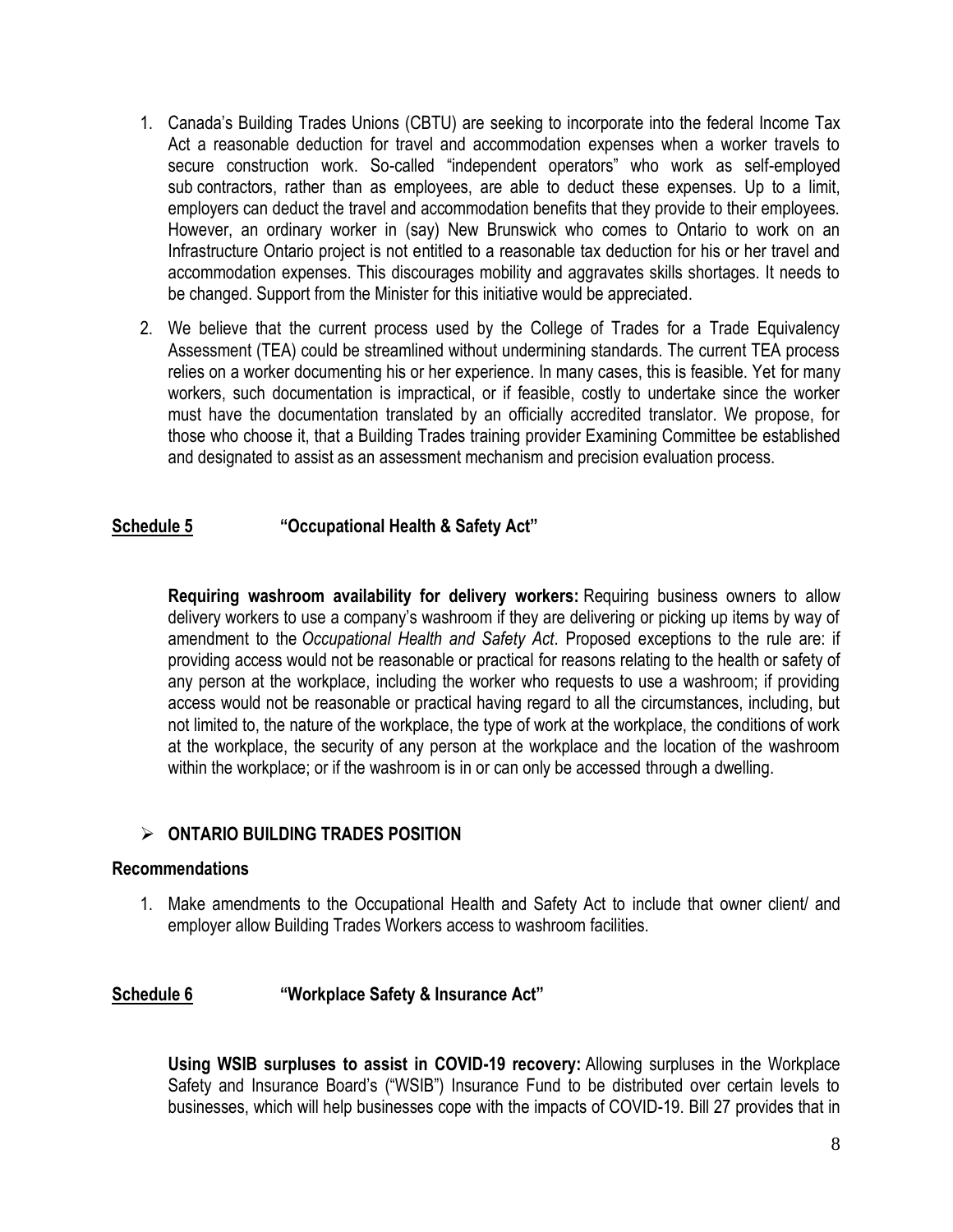certain circumstances, the WSIB is permitted or required to distribute amounts in the insurance fund in excess of prescribed amounts to qualifying employers.

**Streamlining employer remittances:** Enabling the WSIB to work with entities, like the Canada Revenue Agency, to streamline remittances for businesses, enabling an efficient way for submitting premiums and payroll deductions.

# **ONTARIO BUILDING TRADES POSITION**

The Ontario Building Trades is not opposed to the WSIB providing appropriate assistance to employers to recover from the COVID-19 pandemic. However, we are opposed to any program which simply rewards employers with no objective improvements to workplace health and safety.

The Board's previous experience rating (ER) program refunded billions of dollars to employers with no objective evidence that ER had any positive effect on safety. Since **1984, almost \$3 billion have been returned to employers in the form of rebates**.

Some employers have been more interested in maximizing their potential experience rating rebate and, in turn, have diverted resources to seek immediate gains through claims management strategies, rather than by investing in long-term, effective prevention.

All experience rating has done is create an artificial safety climate and helped drain the WSIB Accident Fund by employers who know how to game the system. Both the *Expert Advisory Panel on Occupational Health & Safety (Dean 2010)* and Professor Arthurs *"Funding Fairness" (2011)* raise serious concerns by relying on claims experience to calculate premium rates.

A reasonable approach to ensuring worker fairness would be to partially allocate the WSIB surplus funds to employers, but also towards injured worker benefit improvements and towards *bona fide* Prevention efforts that deliver demonstrably improved health and safety outcomes in the workplace.

# **Employer Premium Relief**

Since 2018, employers have been granted the following financial relief:

- a 47% reduction in premium rates which has already saved them billions of dollars.
- In 2016, the average premium rate was \$2.59, whereas in 2020, it was \$1.37.
- Since 2016, the average construction premium has dropped by 63%.
- Manufacturing, since 2016, has seen a 43% reduction in average premium rates.
- The 2021 premium rate will remain at \$1.37 with no increase.
- In its annual general meeting on Oct. 6, the WSIB announced the average premium rate would be reduced by 5.1 per cent in 2022, from \$1.37 to \$1.30.

# **Construction Deaths & Critical Injuries Still High**

The decrease in employer premiums has not been the result of improved safety records or reductions in deaths or critical injuries. For instance, statistics on construction deaths and injuries from 2020 indicate that since 2014, construction has had on average 22 deaths per year.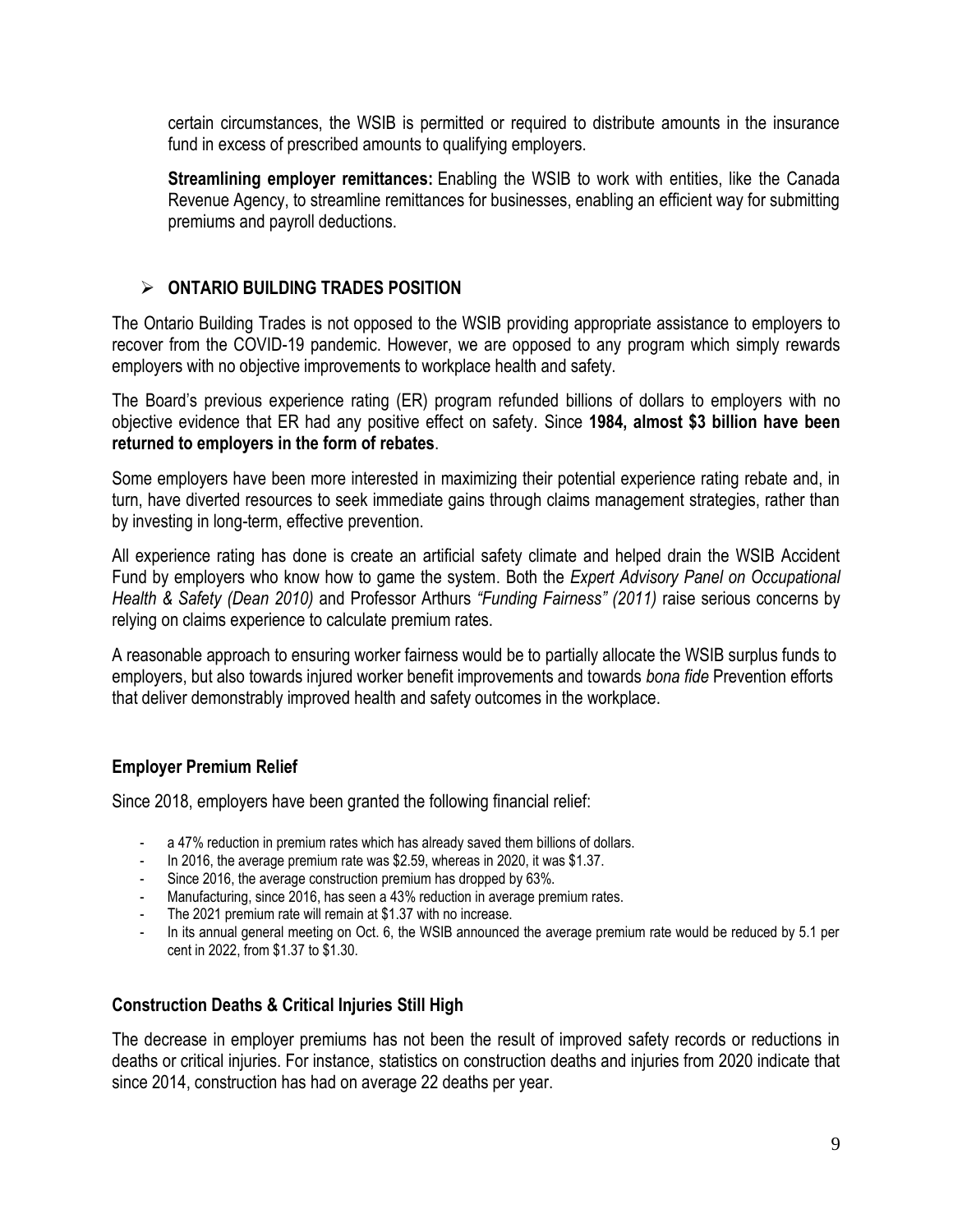## **2020 Critical Injuries in Construction**

2020 was the worst of the past four years for critical injuries in the construction sector, with 355 documented critical injuries. The totals from the previous three years were:

| 2019 | 304 |
|------|-----|
| 2018 | 324 |
| 2017 | 314 |

Despite the high number of deaths and critical injuries since 2016, the average construction premium has dropped by 63%. How is this a balanced and fair approach? These successive premium rate reductions continue to be funded by a downgrade in injured worker entitlements.

- After 2009, the WSIB cut spending on drug benefits by one third.
- In 2011, the WSIB began rigidly implementing its "Better at Work" initiative, causing consternation among treating physicians – that workers were being forced back to work before they were ready.
- In 2010, the WSIB paid out \$126 million in permanent impairment settlement benefits to injured workers. By 2015, that number was \$43 million – a 65% reduction in five years, with no matching reduction in injury rates.
- The WSIB claims to have simply improved the permanent injury outcomes of workers in Ontario. It is simply not believable that they have eliminated permanent injury in two out of every three cases in a five-year period with better case management alone, especially given that this same period saw a 10% reduction in spending on healthcare as well.
- For workers unable to return to their employer where they got injured, the WSIB reduced the amount of time it allowed for job search training in its labour market re-entry/work transition programs.
- In 2012, the WSIB began routinely using asymptomatic pre-existing conditions as grounds to reduce, or terminate, workers' LOE and NEL benefits.
- In 2014, the WSIB imposed, through an updated policy, new restrictions on entitlement to LOE benefits for recurrences.
- The WSIB's own Annual Financial Reports reveal that between 2010 and 2015 alone, the benefits paid out to injured workers were cut in half, from \$4.8 to \$2.3 billion.
- In 2016, injured workers won a huge victory when the legislation relating to the WSIBs coverage of work-related chronic mental stress injuries changed, requiring the Board to cover these types of injuries the same way it is required to cover others. This change was the result of several tribunal decisions finding the previous restrictions on entitlement to be contrary to the Charter of Rights. Despite the change in the law, actual policies and practices remain inadequate and discriminatory.
- WSIB's own audits have shown that since the inclusion of work-related chronic mental stress injuries in 2016, the WSIB has only single digit fractions of chronic mental stress cases, compared to 78% of physical injuries.<sup>2</sup>
- WSIB has only been willing to recognize around 170 of the 3000 occupational cancer cases annually in Ontario (as documented by the January 2019 Paul Demers report).

## **Princess Margaret Mesothelioma Screening Program**

 $\overline{a}$ 

As documented in Dr. Paul Demers January 2019 report, "using scientific evidence and principles to help determine the work-relatedness of cancer," the WSIB has only been willing to recognize around 170 of the 3000 occupational cancer cases annually in Ontario. Implementing Dr. Demers recommendations would be the first step in providing fair and just compensation to the victims and the families of those workers who die each year as a result of workplace disease. Directing a majority of any surplus to compensating the victims of occupational disease should be a priority.

<sup>2</sup> https://www.thestar.com/news/gta/2018/12/04/workers-compensation-board-denies-over-90-per-centof-chronic-mental-stress-claims-audit-shows.html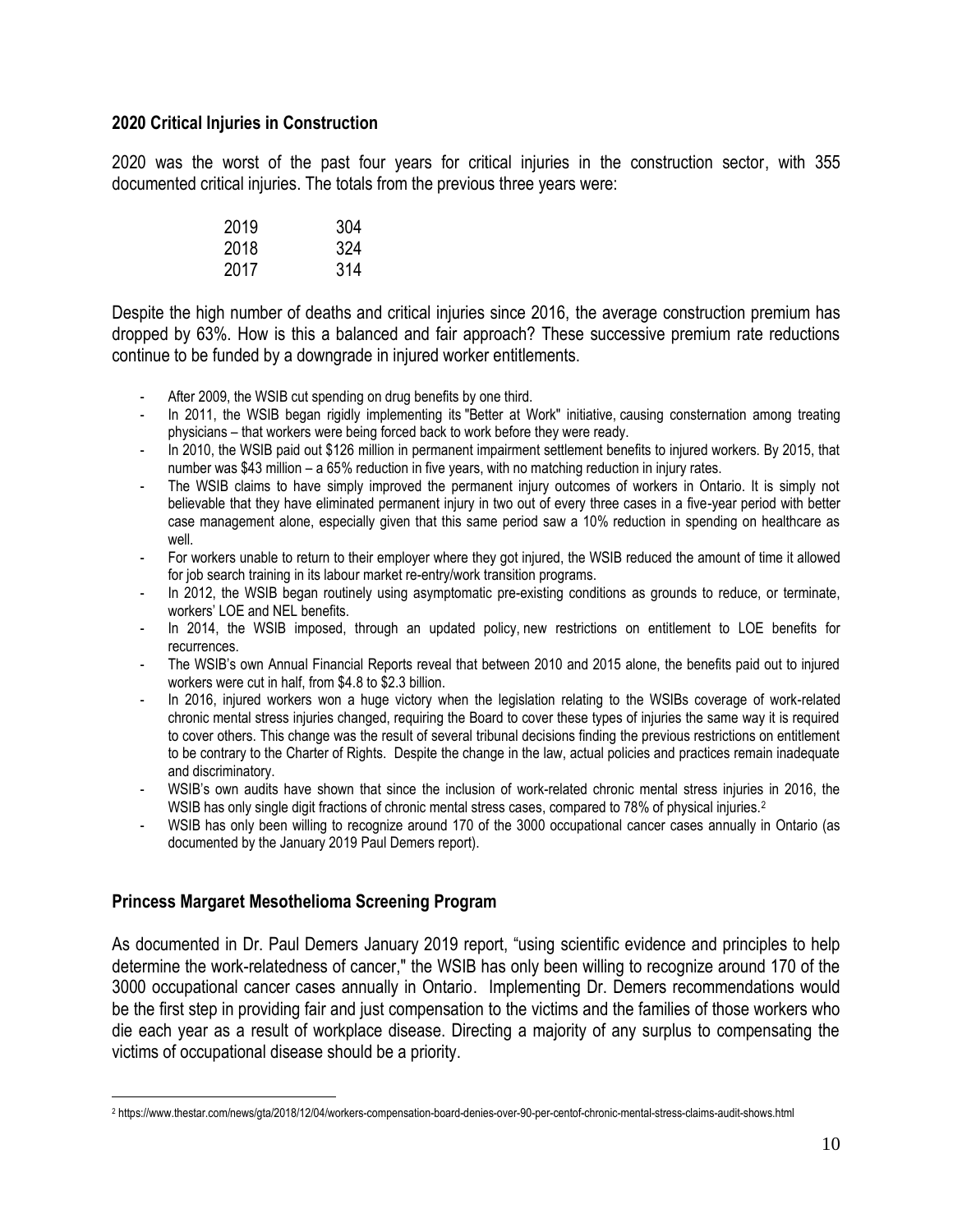Additionally, the MLTSD should allocate additional funding for the prevention and research in the area of occupational disease. This would include additional monies to:

- Health and Safety Associations,
- Occupational Health Clinics for Ontario Workers (OHCOW),
- Occupational Cancer Research Centre (OCRC) and Centre for Research Expertise in Occupational Disease (CREOD).

## **Mesothelioma Program University Health Network: Princess Margaret Cancer Centre**

The other area that any excess surplus needs to be directed towards is for other research/medical institutions that are currently specific to occupational diseases. One institution that the WSIB over the years has historically underfunded or outright denied funding specific programs to is the "Mesothelioma" Program University Health Network: Princess Margaret Cancer Centre" (Princess Margaret Mesothelioma Program).

Princess Margaret Cancer Centre and Toronto General Hospital is home to the premier Mesothelioma Research and Treatment Program in Canada and in general is a global leader in the treatment of advanced lung diseases. Their surgeons and scientists have pioneered many world firsts in the treatment of Mesothelioma.

Mesothelioma is a rare form of cancer in the general population but is very common among individuals and their family members who have worked in the Building Trades, manufacturing and other occupations who have been directly or indirectly exposed to asbestos. The most common form is Malignant Pleural Mesothelioma, which is a cancer of the lining of the lungs.

Less common are Peritoneal and Testicular Mesothelioma. Malignant Pleural Mesothelioma is most often diagnosed in the advanced stages when treatment options are limited. The Princess Margaret program's objective is to detect it early, when patients will have the best treatment outcomes, improve time to diagnosis and have those treatment options available and accessible in a timely fashion to all those who have been exposed to asbestos.

The biggest problem with mesothelioma — and it is an obstacle to finding a cure — is that too often doctors don't get a chance to treat a patient in an early stage of the disease. The insidious nature of the disease is that symptoms many times are not painful or even noticeable during an early stage. Early symptoms also too often mimic those of less serious health issues, slowing the diagnosis while the disease is spreading. Because most patients do not exhibit symptoms of mesothelioma until 20 to 50 years after initial exposure to asbestos, mesothelioma is often not top of mind as symptoms emerge. Components of the Mesothelioma Program include:

- 1) The Rapid Assessment and Management Program
- 2) The Early Detection of Mesothelioma and Lung Cancer in Prior Asbestos Workers Using Low-Dose Computed Tomography (LDCT) Study
- 3) S.M.A.R.T. (Surgery for Mesothelioma After Radiation Therapy) Accelerated hemi thoracic radiation followed by extra pleural pneumonectomy for malignant pleural mesothelioma
- 4) Immunotherapy with adoptive cell transfer of tumor infiltrating lymphocytes for malignant pleural mesothelioma
- 5) Immunotherapy targeting mesothelioma cell repopulation during breaks of chemotherapy treatments in mouse models